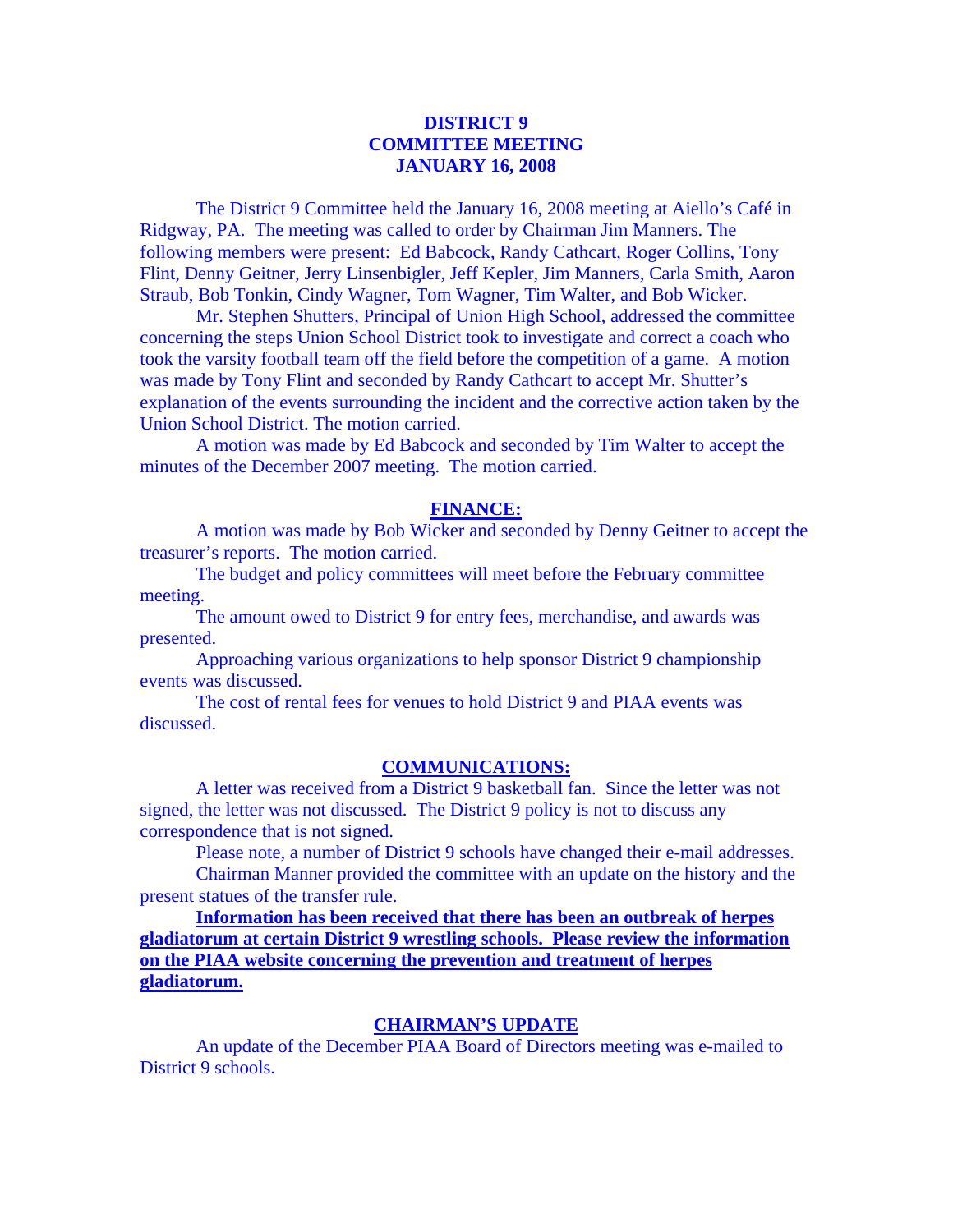## **ADMINISTRATIVE:**

 A motion was made by Aaron Straub and seconded by Ed Babcock to grant athletic eligibility to Loren Lingenfelter, a student at Brookville Area High School. The motion passes by an 11 to 3 vote and one abstention. (Transferring from Punxsutawney Christian High School)

 A motion was made by Ed Babcock and seconded by Randy Cathcart to grant athletic eligibility to Sarah Nichole Esposito, a student at Dubois Central Catholic High School, pending the proper paperwork. The motion carried. (Transferring from Brockway Area High School)

 A motion was made by Ed Babcock and seconded by Roger Collins to grant athletic eligibility to Waheedulla Stanikza, a foreign exchange student at Kane Area High School. The motion carried.

 A motion was made by Ed Babcock and seconded by Jerry Linsenbigler to approve a cooperative sports agreement between Rocky Grove High School and Franklin Area High School in wrestling effective September 2007. The motion carried. The following schools have moved up a classification for the 2008 through 2010 seasons:

Punxsutawney Area High School – boys' and girls' tennis

Clearfield Area High School - boys' and girls' tennis

St. Marys Area High School – boys' and girls' cross country and track and field

 A motion was made by Tony Flint and seconded by Denny Geitner to permit the Keystone Shortway Athletic Conference and the Alleghany Mountain Basketball League to hold championship games which are in access of the 24 games permitted by the PIAA. The motion carried.

### **ADMINISTRATIVE COMMITTEES:**

### **BUDGET AND FINANCE:**

The committee will meet in February.

#### **AWARDS:**

 Extra championship plaques can be ordered by contacting awards chairman Aaron Straub. A letter was received from Mark Sirianni stating his company would like to be considered as a vendor for District 9 awards.

### **SPORTS SPECIFIC COMMITTEES:**

#### **CROSS COUNTRY:**

 A motion was made by Bob Wicker and seconded by Ed Babcock to support the PIAA Cross Country Steering Committee's recommendation to increase the number of cross country classifications from two to three. The motion carried with one negative vote.

 A letter was received from the Keystone Shortway Athletic Conference suggesting some changes be made in running the District 9 Cross Country Championship Meet. The cross country committee will discuss the letter at the February meeting. **FOOTBALL:** 

The football committee will meet in February.

## **VOLLEYBALL:**

The PIAA Volleyball Steering Committee met and voted to request the number of matches be increased form 22 to 24 matches. Only 7 schools responded to the volleyball